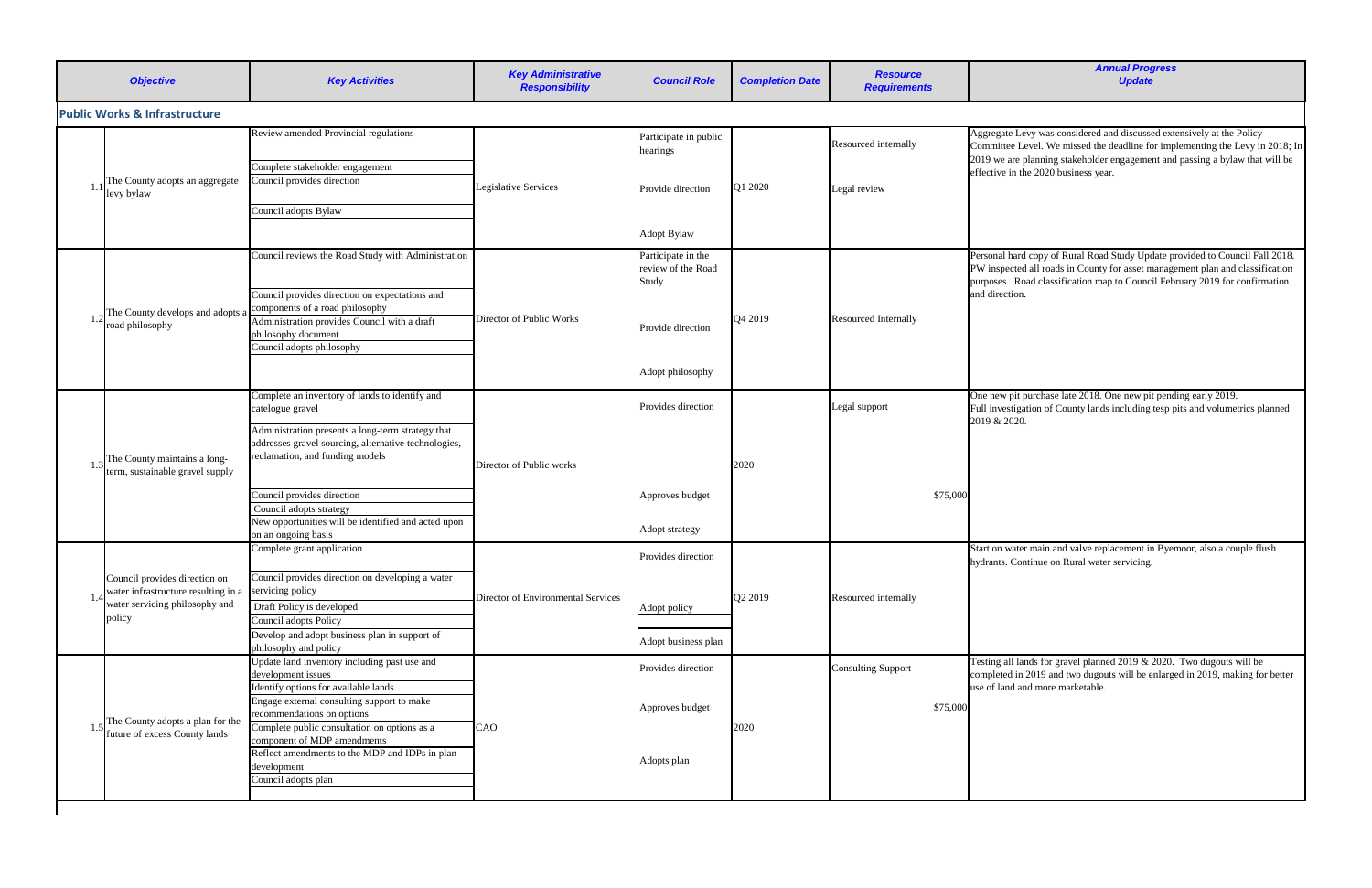confirmation that Provincial Mooring policy will not be going forward. to meet with Community Association stakeholders in summer of 2019.

nged the policy on operational asistance grant and Rec Special Project to include collaboration as an eligibility criteria. It's been communicated to groups.

is currently no providng a retainer to Stettler Board of Trade but is ting in project-based participation/funding with the Board of Trade.

completed the IDP's between Big Valley  $\&$  Donalda. Recently were that Gadsby was completing a Viability Study. Have completed an of shared services and have review some templates for ICF's. And ICF brepared between Special Areas and the CoS by Palliser - at no cost to ity.

| <b>Objective</b>                                                                                                                                | <b>Key Activities</b>                                                                                                                         | <b>Key Administrative</b><br><b>Responsibility</b>   | <b>Council Role</b>                             | <b>Completion Date</b> | <b>Resource</b><br><b>Requirements</b> |                      |
|-------------------------------------------------------------------------------------------------------------------------------------------------|-----------------------------------------------------------------------------------------------------------------------------------------------|------------------------------------------------------|-------------------------------------------------|------------------------|----------------------------------------|----------------------|
| <b>Recreation &amp; Culture</b>                                                                                                                 |                                                                                                                                               |                                                      |                                                 |                        |                                        |                      |
|                                                                                                                                                 | Complete public consultation                                                                                                                  |                                                      | Provide direction                               |                        |                                        |                      |
| The County adopts a plan for use<br>2.1 of reserve funds (Buffalo Lake<br>MR Funds)                                                             | Policy Committee reviews Buffalo Lake MR<br>Policy<br>Coordinate with Rochon Sands and White Sands<br>Develop plan<br>Council adopts the plan | Director Planning and Development                    | Adopts plan                                     | Q4 2019                | Resourced internally                   | Awaiting<br>Planning |
| Develop a policy to address ad-<br>2.2 hoc recreation and culture funding<br>requests                                                           | Identify options<br>Complete public consultation<br>Present policy to Council                                                                 | Director of Communications Director<br>of Recreation | <b>Provides Direction</b><br><b>Adopts Plan</b> | Q4 2019                | Resourced internally                   |                      |
| Adopt a policy to base funding for<br>community organizations on<br>2.3 demonstration of collaboration<br>with other community<br>organizations | Identify options<br>Complete public consultation<br>Council adopts the plan                                                                   | Director of Recreation                               |                                                 | Q4 2019                | Resourced internally.                  | We chai<br>funding t |

| Council provides direction on<br>3.1 participation and funding on<br><b>Stettler Board of Trade</b>                                                                                                  | Identify options<br><b>Budget</b>                                                                                                                                            | Director of Communications                                                    | Reviews current<br>practice<br>Provides direction                                                                   | Q2 2019 | Resourced internally<br>ranucipation/runding for<br>:               | Council i:<br>participat                                               |
|------------------------------------------------------------------------------------------------------------------------------------------------------------------------------------------------------|------------------------------------------------------------------------------------------------------------------------------------------------------------------------------|-------------------------------------------------------------------------------|---------------------------------------------------------------------------------------------------------------------|---------|---------------------------------------------------------------------|------------------------------------------------------------------------|
| The County completes Inter-<br>Municipal Development Plans and<br><b>Inter-Municipal Cooperation</b><br>Frameworks with neighboring<br>municipalities as required by the<br>Municipal Government Act | Review and update mutual aid agreements<br>Review regional service agreements<br>Complete 12 IDPs and ICFs with neighboring<br>Towns and Counties<br>Pass Bylaw for each ICF | Planning and Development                                                      | Provide direction<br>Adopt inter-<br>municipal agreements 2020<br>Participate in public<br>hearings<br>Adopt bylaws |         |                                                                     | We have<br>notified tl<br>\$5,000 inventory<br>is being p<br>the Count |
| County integrates Botha Hamlet<br>into LUB                                                                                                                                                           | <b>Public Consultation</b><br>Amend Bylaw                                                                                                                                    | Planning & Development<br>Farkrand Community Framing<br>C <sub>equation</sub> | Participate in Public<br>Consultation / Adopt Q1 2020<br><b>Bylaw</b>                                               |         | \$40,000                                                            |                                                                        |
| Develop and adopt a calendar on<br>3.4 when statuatory plans will be<br>reviewed                                                                                                                     | Review current documents<br>Add in IDP's and ICF's<br>Create schedule for reviews/Forward to<br>Departments                                                                  | Planning & Development                                                        | Review plans as<br>presented                                                                                        |         | Q4 2020 Include potential expenses for<br>reviews in budget process |                                                                        |
| 3.5 Emerging Issue: Integrate Gadsby<br>into our Land Use Bylaw                                                                                                                                      | <b>Public Consultation</b><br><b>Update Bylaw</b>                                                                                                                            | <b>Plannning &amp; Development</b><br><b>Contract Planner</b>                 | Amend Bylaw                                                                                                         | Q4 2020 | \$40,000                                                            |                                                                        |

## **Planning and Economic Development**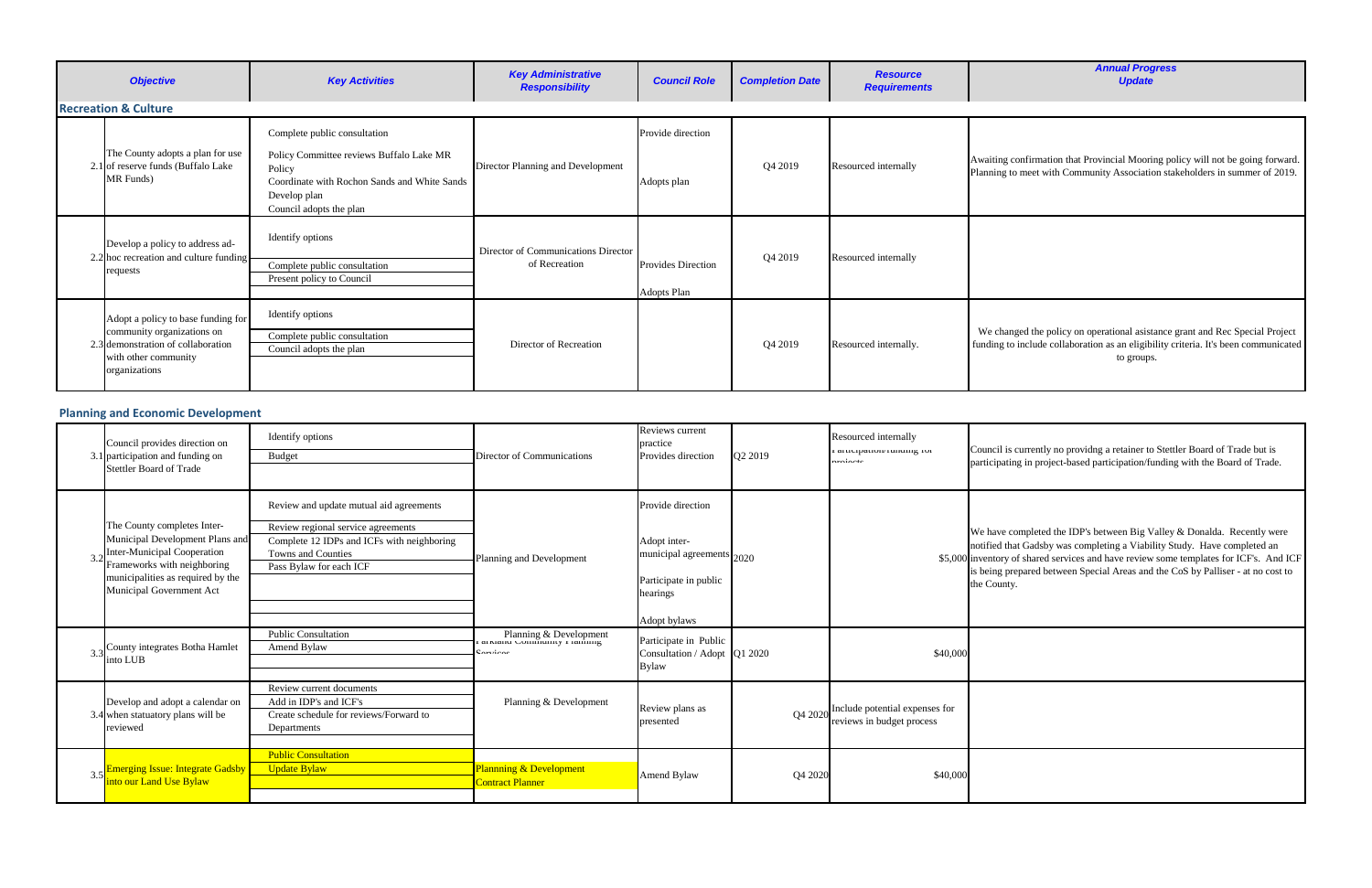

s in progress.

I be tied in with asset management plan. We are still working on the data for sewer and water and update our roads network. Aiming for ter of 2019.

upgrades deferred to 2019 dget includes assessment of administration building and repair of heave

till collecting all the data and updating our roads network. From there we ing to present the AMP in 4th quarter 2019.

with  $AMP -$  aiming for 4th quarter of 2019.

| <b>Objective</b><br><b>Key Activities</b> |                                                               | <b>Key Administrative</b><br><b>Responsibility</b>       | <b>Council Role</b>      | <b>Completion Date</b>                                               | <b>Resource</b><br><b>Requirements</b> |                                                                                           |           |
|-------------------------------------------|---------------------------------------------------------------|----------------------------------------------------------|--------------------------|----------------------------------------------------------------------|----------------------------------------|-------------------------------------------------------------------------------------------|-----------|
|                                           | <b>Emergency &amp; Protective Services</b>                    |                                                          |                          |                                                                      |                                        |                                                                                           |           |
|                                           | 4.1 Adopt a strategy to address access<br>to the south shore  | Identify/Meet with all stakeholders<br>Develop Strategy  | CAO, P&D, Tax            | <b>Review Strategy</b><br>Adopt strategy                             | O1 2020                                | Budget implications will be<br>based on direction.                                        |           |
|                                           | $4.2$ Review and update the<br><b>Emergency Response Plan</b> | Meet with all stakeholders<br>Review Plan<br>Update Plan | CAO, Protective Services | <b>Review Emergency</b><br><b>Response Plan</b><br><b>Adopt Plan</b> | Q4 2019                                | AEMA grant of \$5K. Estimating<br>a budget of \$20-\$30K more to<br>complete this review. | Review is |

| <b>Council Governance</b>                                                                          |                                                                                                                               |                                            |                                                                        |         |                                          |                                     |
|----------------------------------------------------------------------------------------------------|-------------------------------------------------------------------------------------------------------------------------------|--------------------------------------------|------------------------------------------------------------------------|---------|------------------------------------------|-------------------------------------|
| $5.1$ The County adopts a reserve<br>policy                                                        | Complete asset management plan<br>Council provides direction<br>Administration develops draft policy<br>Council adopts policy | Director of Finance                        | Provides direction<br>Adopts asset<br>management plan<br>Adopts policy | Q4 2019 | Resourced Internally<br>75% grant funded | This will<br>updating<br>4th quarte |
| Amend procedural bylaw to look<br>5.2 at Council scheduling and<br>meeting efficiency              | Review existing Bylaw<br>Identify opportunities for efficiencies<br>Present proposed amendments to Council                    | Legislative Services                       | Provides direction<br>Adopts amended<br>policy<br>Passes Bylaw         | Q1 2020 | <b>Resourced Internally</b>              |                                     |
| Adopt a policy to identify the<br>5.3 County's public consultation<br>strategy, events, and budget | Review existing policy<br>Develop                                                                                             | CAO/Legislative<br>Services/Communications | Provide direction<br><b>Review Policy</b><br><b>Adopt Policy</b>       | Q4 2019 | Resourced internally                     |                                     |

| Council provides direction on the<br>County's Administration Building                | Complete independent condition assessment of<br>the building<br><u>FIOVIGE COUNCIL WINH THE 2012 TEPOIT HOME</u><br>Council provides direction<br>Council budgets for maintenance/renovation of<br>current facility or investment in a planned future<br>facility | Director of IT      | Reviews reports<br>Provides directions<br>Approves investment | 2019    |                      | ighting<br>\$35,000 2019 bud<br>sidewalk |
|--------------------------------------------------------------------------------------|-------------------------------------------------------------------------------------------------------------------------------------------------------------------------------------------------------------------------------------------------------------------|---------------------|---------------------------------------------------------------|---------|----------------------|------------------------------------------|
| Council adopts an asset<br>management plan                                           | Engage external consulting support<br>Develop an inventory of assets<br>Develop criteria for asset assessments<br>Consultant provides report<br>Council adopts report<br>Council adopt policy in support of plan                                                  | Director of Finance | Adopts report                                                 | Q1 2020 |                      | \$45,000 We are st<br>are hopin          |
| The County reviews and updates<br>6.3 capital equipment plans for each<br>department | Administration proposes policy on thresholds for<br>different categories of assets<br>Council amends/adopts proposed policy<br>Each department reviews list for completeness<br>Update plan based on Council Policy<br>Council adopts plans                       | Director of Finance | Review and adopt<br>policy<br>Review and adopt<br>plans       | Q1 2020 | Resourced internally | Ties in w                                |

## **Operational Excellence**